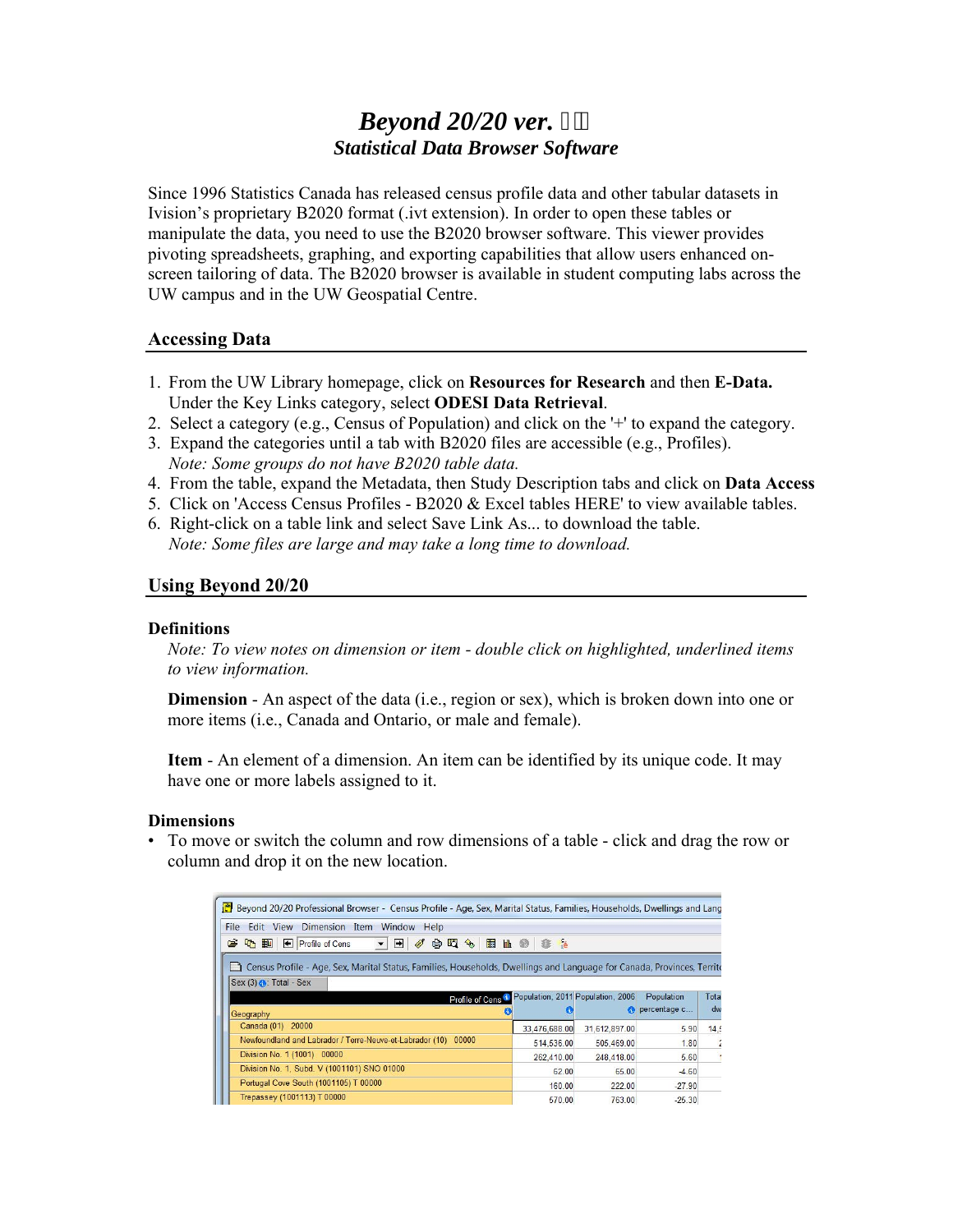- To scroll through dimensions click and highlight dimensions on table or click down arrow button beside the dimension window  $\frac{P_{\text{foffle of Cens}}}{P_{\text{foffle}}}\$  and select dimension required.
- To change column widths move mouse over column line you want to change and when a double line appears  $\leftarrow$   $||\rightarrow$  click and drag column line to desired width. For the dimension across the top of the table this has to be done at the right side of the first cell.
- To change orientation of table with 3 or more dimensions with the left mouse button depressed, drag the dimension not already occupying a row or column to the edge of another dimension until a thick line or highlight appears, then release the mouse button. This can be done vertically or horizontally.

#### *Table as opened in Beyond 20/20*

| Beyond 20/20 Professional Browser - [ Census Profile - Age, Sex, Marital Status, Families, Households, Dwellings and Language for |                       |            |                            |                                     |
|-----------------------------------------------------------------------------------------------------------------------------------|-----------------------|------------|----------------------------|-------------------------------------|
| <b>The Edit View Dimension</b><br>Item Window Help                                                                                |                       |            |                            |                                     |
| 謂<br>因<br>← Profile of Cens<br>➡<br>c<br>G<br>报回<br>$\oplus$<br><b>Rey</b><br>Ø<br>$\mathbf{v}$                                   | <b>Lé</b><br>血 @<br>雅 |            |                            |                                     |
| Sex $(3) \bigcap$ : Total - Sex                                                                                                   |                       |            |                            |                                     |
| Profile of Cens <sup>®</sup> Population, 2011 Population, 2006<br>Geography                                                       | и.                    | $\epsilon$ | Population<br>percentage c | <b>Total private</b><br>dwellings A |
| Newfoundland and Labrador / Terre-Neuve-et-Labrador (10) 00000                                                                    | 514,536.00            | 505.469.00 | 1.80                       | 250,275.00                          |
| Division No. 1 (1001) 00000                                                                                                       | 262,410.00            | 248,418.00 | 5.60                       | 120,500.00                          |
| Division No. 1, Subd. V (1001101) SNO 01000                                                                                       | 62.00                 | 65.00      | $-4.60$                    | 83.00                               |
| Portugal Cove South (1001105) T 00000                                                                                             | 160.00                | 222.00     | $-27.90$                   | 90.00                               |
| Trepassey (1001113) T 00000                                                                                                       | 570.00                | 763.00     | $-25.30$                   | 335.00                              |
| St. Shott's (1001120) T 00000                                                                                                     | 81.00                 | 109.00     | $-25.70$                   | 44.00                               |
| Division No. 1, Subd. U (1001124) SNO 00000                                                                                       | 1.489.00              | 1.620.00   | $-8.10$                    | 956.00                              |
|                                                                                                                                   |                       |            |                            |                                     |

#### *Table with orientation changes*

| Beyond 20/20 Professional Browser - [ Census Profile - Age, Sex, Marital Status, Families, Households, Dwellings and Language for Canada, Provinces, |                      |              |              |                                                 |           | $=$ $\Box$ |
|------------------------------------------------------------------------------------------------------------------------------------------------------|----------------------|--------------|--------------|-------------------------------------------------|-----------|------------|
| $\Box$ File<br>Dimension Item<br>Window Help<br>Edit View                                                                                            |                      |              |              |                                                 |           |            |
| 18 代 图<br>圓<br>Profile of Cens<br>$\blacksquare$<br>会理<br>Ø<br>$\mathcal{L}_{\mathcal{D}}$<br>$\vert \cdot \vert$                                    | <b>Ⅱ © 卷 è</b>       |              |              |                                                 |           |            |
| Geography <sup>3</sup>                                                                                                                               | Canada (01)<br>20000 |              |              | Newfoundland and Labrador / Terre-Neuve-et-Labr |           |            |
| $Sex(3)$ <sup>O</sup>                                                                                                                                | <b>Total - Sex</b>   | Male         | Female       | Total - Sex                                     | Male      | Female     |
| Profile of Cens                                                                                                                                      |                      |              |              |                                                 |           |            |
| 5 to 9 years                                                                                                                                         | 1,809,895.00         | 925,965.00   | 883,935.00   | 25,105.00                                       | 12,845.00 | 12,260.00  |
| 10 to 14 years                                                                                                                                       | 1,920,355.00         | 983,995.00   | 936,360.00   | 27,035.00                                       | 13,795.00 | 13,235.00  |
| 15 to 19 years                                                                                                                                       | 2,178,135.00         | 1.115.845.00 | 1.062.295.00 | 29,590.00                                       | 15,175.00 | 14,410.00  |
| 15 years                                                                                                                                             | 423.755.00           | 216,765.00   | 206.985.00   | 5,780.00                                        | 2.940.00  | 2,845.00   |
| 16 years                                                                                                                                             | 432,490.00           | 222,445.00   | 210.045.00   | 5,845.00                                        | 3.020.00  | 2,825.00   |
| 17 years                                                                                                                                             | 434,060.00           | 223,015.00   | 211,045.00   | 5,905.00                                        | 3,075.00  | 2,830.00   |
| 18 years                                                                                                                                             | 439,700.00           | 225,050.00   | 214,650.00   | 6,000.00                                        | 3,060.00  | 2,940.00   |
| 19 years                                                                                                                                             | 448,130.00           | 228,570.00   | 219.560.00   | 6.060.00                                        | 3.085.00  | 2,980.00   |
| 20 to 24 years                                                                                                                                       | 2,187,450.00         | 1.108.775.00 | 1.078.670.00 | 30,050.00                                       | 15,075.00 | 14,975.00  |
| 25 to 29 years                                                                                                                                       | 2.169.590.00         | 1.077.275.00 | 1.092.315.00 | 28,305.00                                       | 13,605.00 | 14,705.00  |
| 30 to 34 years                                                                                                                                       | 2.162.905.00         | 1,058,810.00 | 1,104,095.00 | 29,275.00                                       | 13,840.00 | 15,435.00  |

#### **Sorting Information**

- To change the way the dimension is sorted click (highlight) the dimension you want to work with, then click on **Dimension** and select **Sort** or click on the Sort button
	- . Click on **Sort Options:** you want and click on **OK**.
- To change how the Geography dimension is viewed if you have a geography number and want to view the dimension by number, click (highlight) Geography dimension, then click on **Dimension** and select **Change Labels** or click on Label button **6**. Keep doing until dimension is listed how you want or has returned to the beginning of the list.

# **Searching for Data**

- To find data within a dimension click (highlight) dimension in which you want to find something. Click on **Dimension** and select **Search** or click on Search button  $\mathbb{E}$ . A dialogue box will appear, click on **Field** you want to search and then type what you want to find in dialogue box. Click on **OK**.
- To list data around items found click on **Dimension** and select **Show All**. The data you had searched for will be near the bottom of the screen.